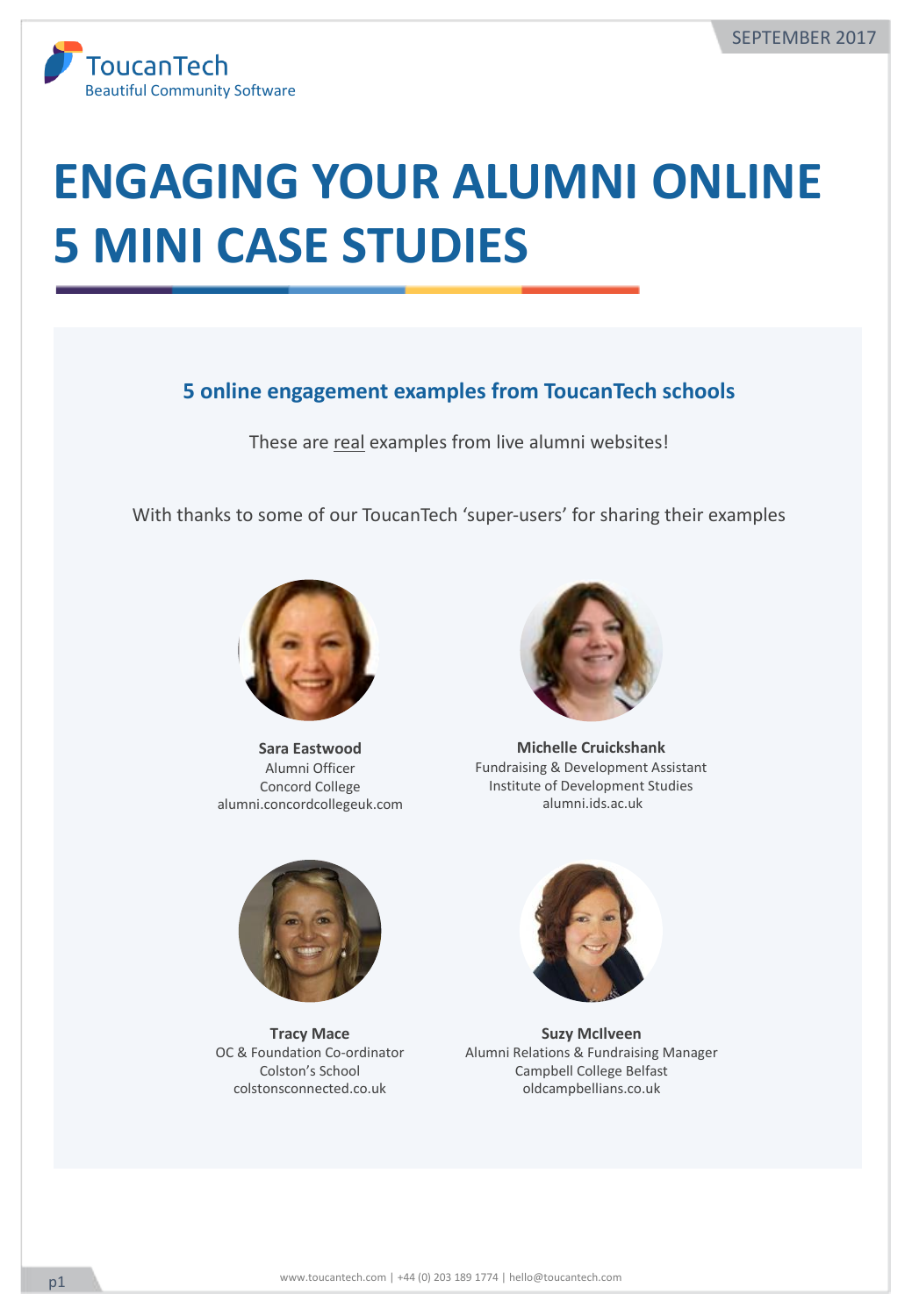

## **Tip 1 - Spread topical and personal news stories**



The rule "Content is King" applies to your alumni community as much as any website. You need to give people reasons to visit your site on a regular basis and catchy news stories tend to be a traffic honeypot.

In this example, a student at the Institute of Development Studies (IDS) in the UK decided to write about a topical event in Kenyan politics: an IDS alumnus, Salim Mgalla Mvurya was re-elected as Governor for Kwale County Government in Kenya.

The story was shared on Facebook nearly 400 times and attracted 1,750 reads within a month – which is a strong result for a niche community website.

They key to this story's success was choosing a global topic that resonated personally with a lot of the IDS alumni community – this is news about one of their peers winning a significant election. With relevant hyperlinks embedded in the story and posts via Facebook networks to people who would have known, or heard of, Mvurya, a flurry of interested alumni clicked-through to the IDS website to read more....

If IDS had 'locked down' some of the content (i.e forced people to log-in to see part of the article) they probably would have encouraged more user sign-ups - although the downside of hiding content is that it can't be crawled by Google.

- **Piggy-back on a topical event** whether this be a political election, sporting event, extreme weather situation, popular TV series or in fact anything that's hitting the headlines – if you can find a connection with your community, then jump on it! These stories need to be reactive - you don't have long to turn around stories on trending topics, but if you get the timing right then you'll be able to tweet/ share the article using trending hashtags and
- Make your stories about people feature stories and interviews with interesting members of your community – humans are nosey and like to see what old classmates are up to!
- Hyperlink and tag encourage spread by tagging people in your story, quoting lots of people and hyperlinking to other organisations, who in turn will be more likely to share your story. Before you publish any story think how you can mention/ tag/ link to as many other organisations as possible!
- Ask others to share rather than just posting on the school's official Facebook or other social channels, ask alum to share from their accounts – personal shares are more likely to be spread further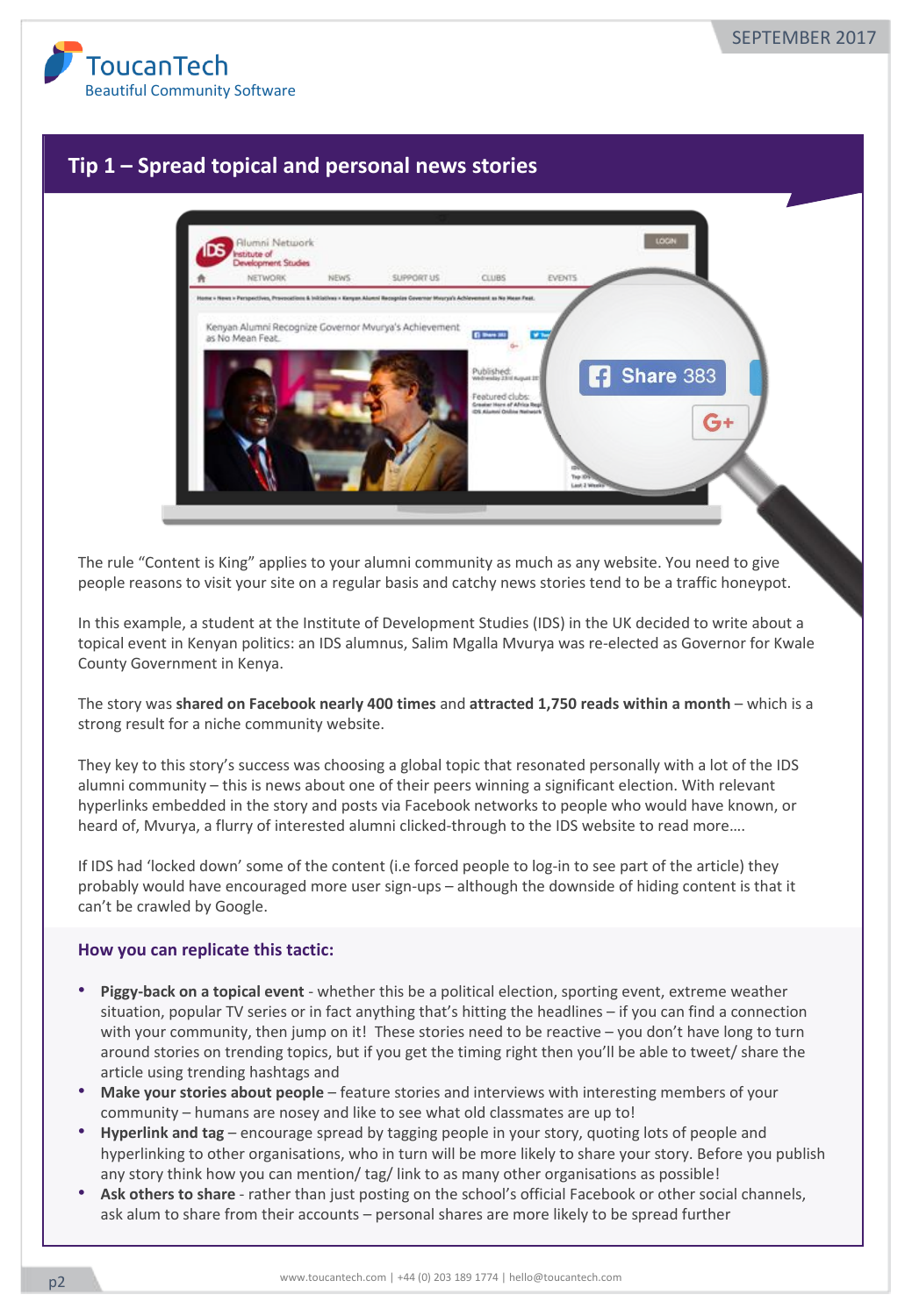

# Tip 2 – Run old photo 'guess who' competitions

Everyone loves a bit of photo nostalgia, and most schools have old yearbooks and magazines that you can rifle through for people pics.

In this example, Concord College in Shropshire, UK, ran a series of popular articles showing a class photo montage with a request for alums to log-in and name the people in the photos by leaving comments underneath the story. 

As an international school, alumni had spread all over the world, but the photo stories attracted a lot of buzz this particular one generated 27 **comments** from 15 different people see a snapshot to the left!

- Find old photos create a photo montage to use as the main image at the top of the story.
- Add a catchy headline/ summary sentience - generate some intrigue or a sense of competition  $-$  e.g. "Are you in this photo?" or "Free book for the person who accurately names the most people in this picture"
- **Lock down the text** you probably want to force people to log-in to read the names/ contribute to the discussion
- Promote via email/ social media spread the story and encourage participation via targeted emails/ posts (e.g. to the relevant year group/ sports club etc featured in the photos)

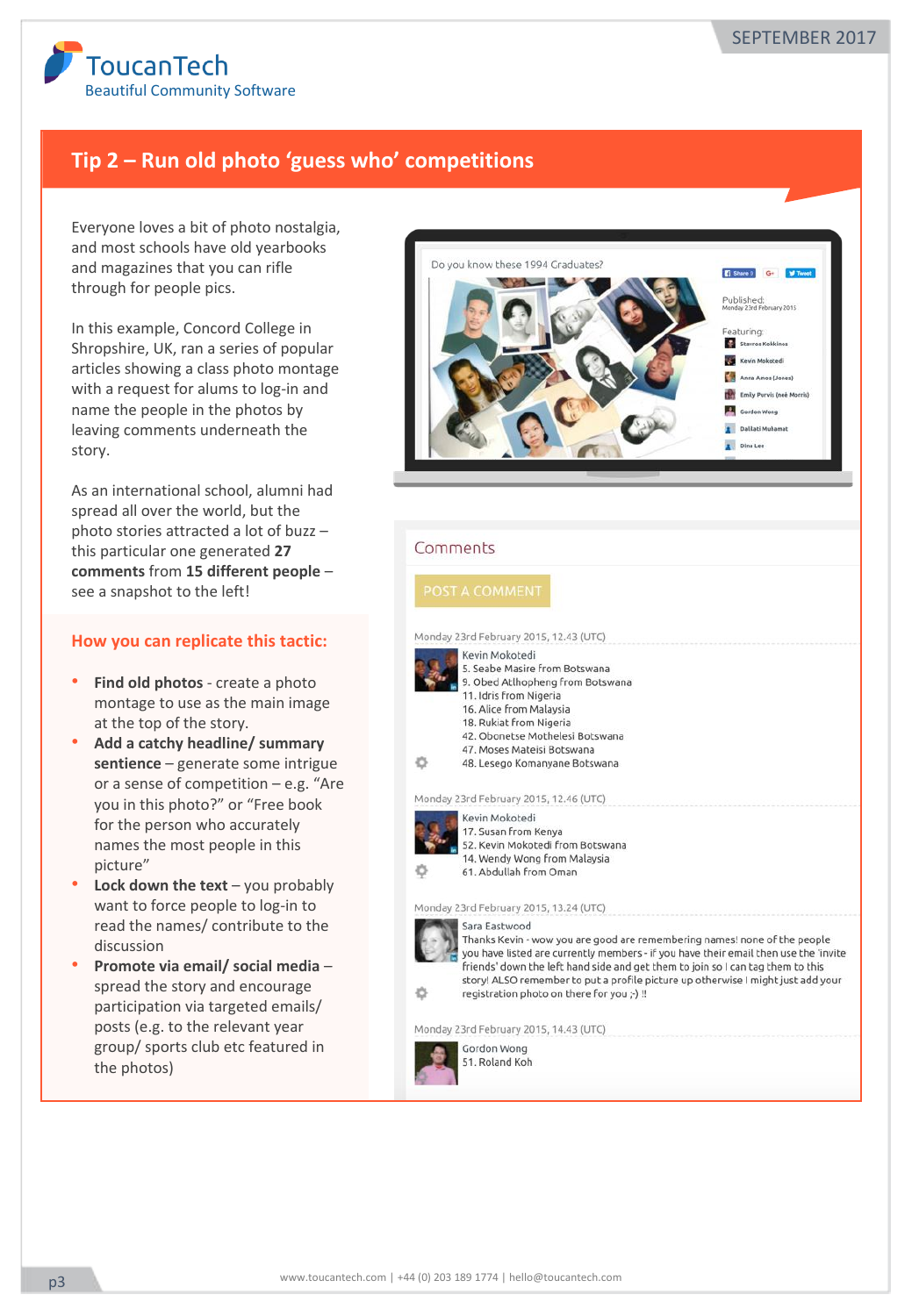

## **Tip 3 – Send regular, targeted, click-bait emails**



With emails to your alumni, less is more! If you want people engaged on your online community rather than gathering all useful info from emails (or worse, email subject lines)– then you need to lure people to open and click-through. Once someone is logged-in to your community they are giving you data – what are they reading, who are they connecting with, how are they updating their profile etc.

In another example from the proactive team at Concord College, these are two high-intrigue emails that generated strong engagement. The 'Good' A level results story (below) was sent to 1,528 members of Concord's online community, attracting a 50% open rate and 17% click-through rate, which is phenomenal by email marketing standards.

- **Create a schedule of interesting email updates –** first step is to come up with genuinely interesting stuff to share with you community? What do they want to know? Who do they want to hear about? What opportunities can you offer them?
- Write enticing subject lines second step is to nail your subject line be intriguing. Don't be boring. Think what would make you open an email!
- **Don't overload your emails with too much content** keep the body of your email brief and focus on how you drive people to click-through your community website to find out more
- **Target your audience** you're better to send emails to smaller groups but make them relevant, than a catch-all to thousands.
- Re-send your email filter off a list of people who didn't open your first message and re-send your email with a fresh new title that might spark their attention second time round

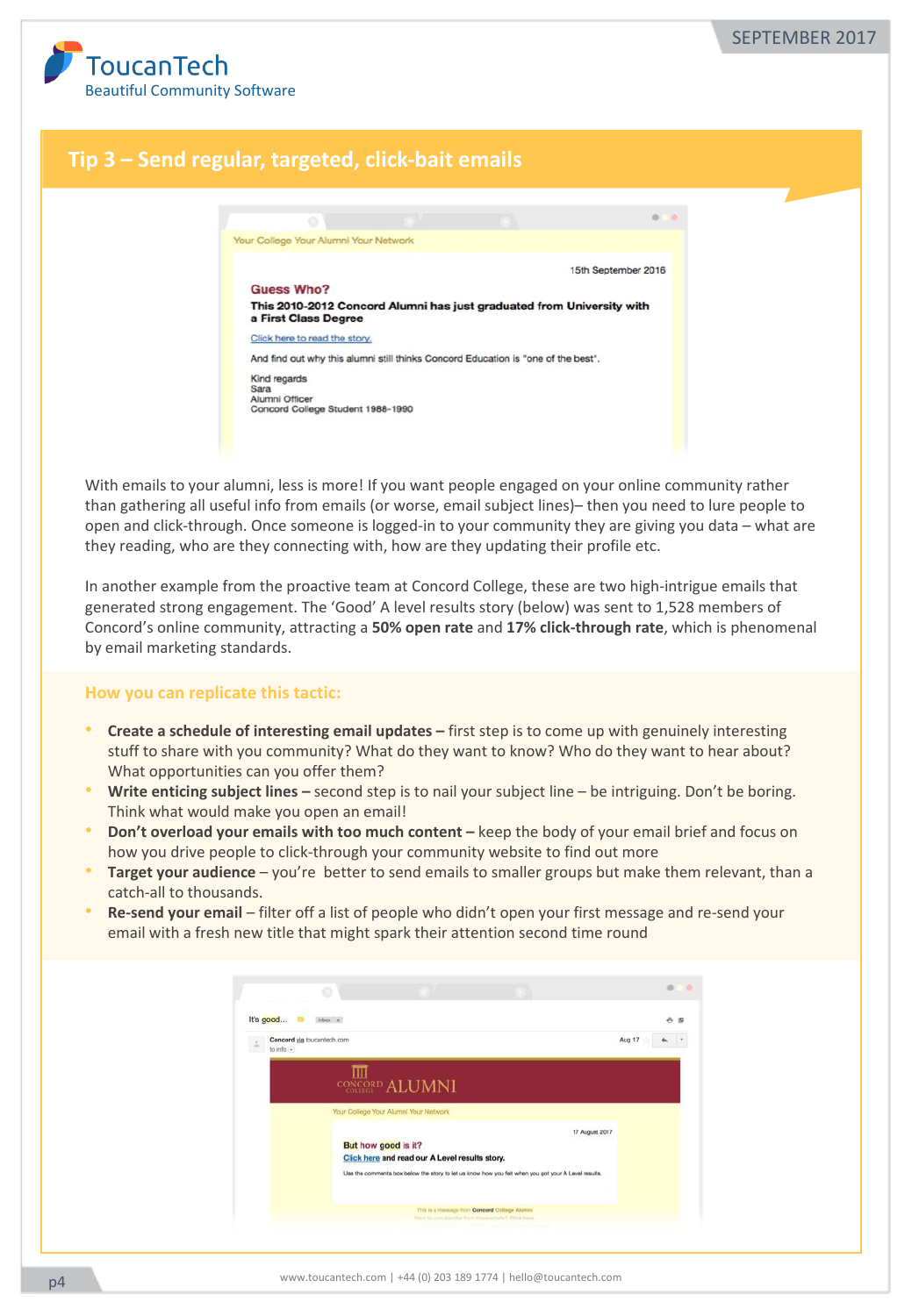

## **Tip 4 - Post content only accessible on your site**



What premium content can you post that you know people will want to log-in to view? Free sports tickets, alumni job opportunities, celeb interviews, a behind-the-scenes head-teacher tour?

In this example, Colston's School decided to post their annual Summer Ball photos on their new online community, with a prompt for people to register/ login to view the pics.

Who doesn't love to take a snoop at themselves and their mates at the end-of-year grand finale party? Sure Instagram will be awash with blurry filtered photos, but it's not the same as the official set, snapped by a professional photographer.

- **Think about your 'must-see' content** if necessary commission some photos or fresh news maybe a creative student can help?
- **Post to your community and lock down** the key factor here is providing a taster of the content and hiding the rest behind log-in, forcing people to join/ log-in to your online network to browse around
- **Promote the content** tell people to come take a look! Short snappy emails, social posts and word of mouth should help to pull people in  $-$  and then encourage/ incentivize these people to tell their friends